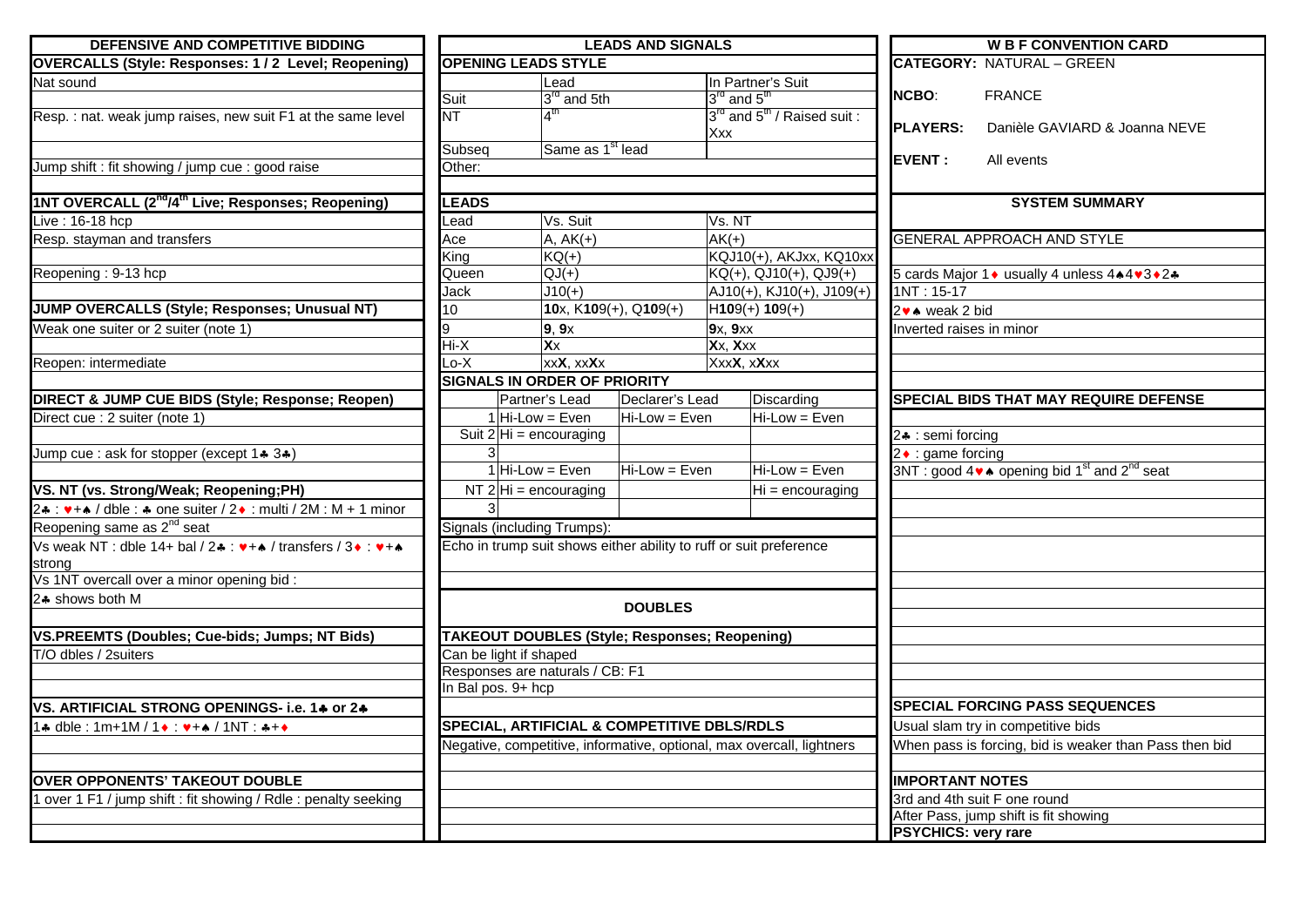|                             |                               | ხ                 |                          |                                                                                           |                                                                                                                                                                                  |                                                                                                  |                                                              |
|-----------------------------|-------------------------------|-------------------|--------------------------|-------------------------------------------------------------------------------------------|----------------------------------------------------------------------------------------------------------------------------------------------------------------------------------|--------------------------------------------------------------------------------------------------|--------------------------------------------------------------|
| OPENING                     | <b>TICK IF<br/>ARTIFICIAL</b> | MIN. NO.<br>CARDS | NEG.DBL<br>THRU          | <b>DESCRIPTION</b>                                                                        | <b>RESPONSES</b>                                                                                                                                                                 | <b>SUBSEQUENT ACTION</b>                                                                         | <b>PASSED HAND BIDDING</b>                                   |
| $14.1*$                     |                               | 3                 | $4\bullet$               | $10+HCP$<br>With 54 and 4 ♦ usually 14<br>but we can open 1 •<br>1. may be (32)44 or 3343 | 1.4 1M = may have longer $\triangleleft$<br>1.4 $2 \div = \text{good} + \text{raise} (9-11)$<br>1 ◆ 3 $\bullet$ = good ◆ raise (9-11)<br>1m $2M =$ strong (16 <sup>+</sup> HCP)  | 1m 1M fragment bids<br>1m 1M 3NT 5422 18-19<br>$1m 1M 4m = 4M+6m$<br>24 is relay after 1NT rebid | Jump shift : fit showing                                     |
| $1$ v<br>1 $\triangle$      |                               | $\,$ 5 $\,$<br>5  | $4\bullet$<br>$4\bullet$ | 10+ HCP<br>10+ HCP                                                                        | $1M$ 3M = preempt<br>1M 2NT= 3M's limit (bal hand)<br>1M $3\clubsuit$ = 3M's limit (unbal hand)<br>1M $3 \cdot = 4$ M's limit<br>2NT : limit raise, 3 cards support<br>Splinters | 1M 1NT 2NT : GF (note 3)                                                                         | Drury fit (note 2)<br>$2NT = 4$ cards support +<br>singleton |
| INT                         |                               |                   | $3*$                     | 15-17 bal or semi bal<br>5M ok; 6m ok                                                     | Stayman (note 8) and transfers; 2NT:<br>invitational                                                                                                                             | Smolen                                                                                           |                                                              |
| $2\clubsuit$                | $\overline{X}$                | $\Omega$          | $4\bullet$               | Either strong in M or<br>22-23 bal                                                        | 2◆ waiting/ 2◆ ★3← hat good suit                                                                                                                                                 |                                                                                                  |                                                              |
| $2\bullet$                  | X                             | $\mathbf 0$       | 4 <sub>•</sub>           | GF any shape<br>$24+$ bal                                                                 | 2 $\bullet$ waiting bid; $2 \cdot 3 \cdot 3 \cdot 5 =$ Ace; $2NT:9+$ bal<br>3v ANT : 2 aces or KQxxxx                                                                            | $2 \cdot 2 \cdot 3 \cdot 3 \cdot 3 =$ waiting bid                                                |                                                              |
| $2\bullet$<br>$2\spadesuit$ |                               | 6<br>6            |                          | 4-10 HCP<br>4-10 HCP                                                                      | 2NT relay asking about strength and shortness                                                                                                                                    | $2M 2NT 3x = value$<br>$2M 2NT 4x = shortness$                                                   |                                                              |
| 2NT                         |                               |                   | $4\bullet$               | 20-21 bal or semi bal                                                                     | Stayman and transfers                                                                                                                                                            |                                                                                                  |                                                              |
| $3*$                        |                               | $\overline{7}$    |                          | Preempt                                                                                   | New suit F                                                                                                                                                                       |                                                                                                  |                                                              |
| $3\bullet$                  |                               | $\overline{7}$    |                          | Preempt                                                                                   | New suit $\overline{F}$                                                                                                                                                          |                                                                                                  |                                                              |
| 3 <sub>Y</sub>              |                               | $\overline{7}$    |                          | Preempt                                                                                   | New suit F                                                                                                                                                                       |                                                                                                  |                                                              |
| $3*$                        |                               | $\overline{7}$    |                          | Preempt                                                                                   | New suit F                                                                                                                                                                       |                                                                                                  |                                                              |
| 3NT                         | X                             |                   |                          | Good 4 $\bullet\bullet$ opening 1st & 2 <sup>nd</sup><br>seat                             | 4. slam interest in both suit / 4 ♦ to play 4 • or<br>4* from opener's hand / 4* to play 4* or 6* /<br>4. to play 4. or 6. / 5x : asking bid                                     |                                                                                                  |                                                              |
| $4$ .                       |                               | $\overline{7}$    |                          | Preempt                                                                                   |                                                                                                                                                                                  |                                                                                                  |                                                              |
| $4\bullet$                  |                               | $\overline{7}$    |                          | Preempt                                                                                   |                                                                                                                                                                                  |                                                                                                  |                                                              |
| 4                           |                               | $\overline{7}$    |                          | Preempt                                                                                   |                                                                                                                                                                                  |                                                                                                  |                                                              |
| $4 \spadesuit$              |                               | $\overline{7}$    |                          | Preempt                                                                                   |                                                                                                                                                                                  |                                                                                                  |                                                              |
| 4NT                         | $\overline{X}$                |                   |                          | Both minors                                                                               |                                                                                                                                                                                  |                                                                                                  |                                                              |
| $5 -$                       |                               | $\overline{7}$    |                          | Preempt                                                                                   |                                                                                                                                                                                  | <b>HIGH LEVEL BIDDING</b>                                                                        |                                                              |
| $5*$                        |                               | $\overline{7}$    |                          | Preempt                                                                                   |                                                                                                                                                                                  | RKCB $30-41 - (note 4)$                                                                          |                                                              |
| 5 <sup>4</sup>              |                               | $\overline{7}$    |                          | Preempt                                                                                   |                                                                                                                                                                                  | Josephine                                                                                        |                                                              |
| $5*$                        |                               | $\overline{7}$    |                          | Preempt                                                                                   |                                                                                                                                                                                  | Controls and Cue Bid                                                                             |                                                              |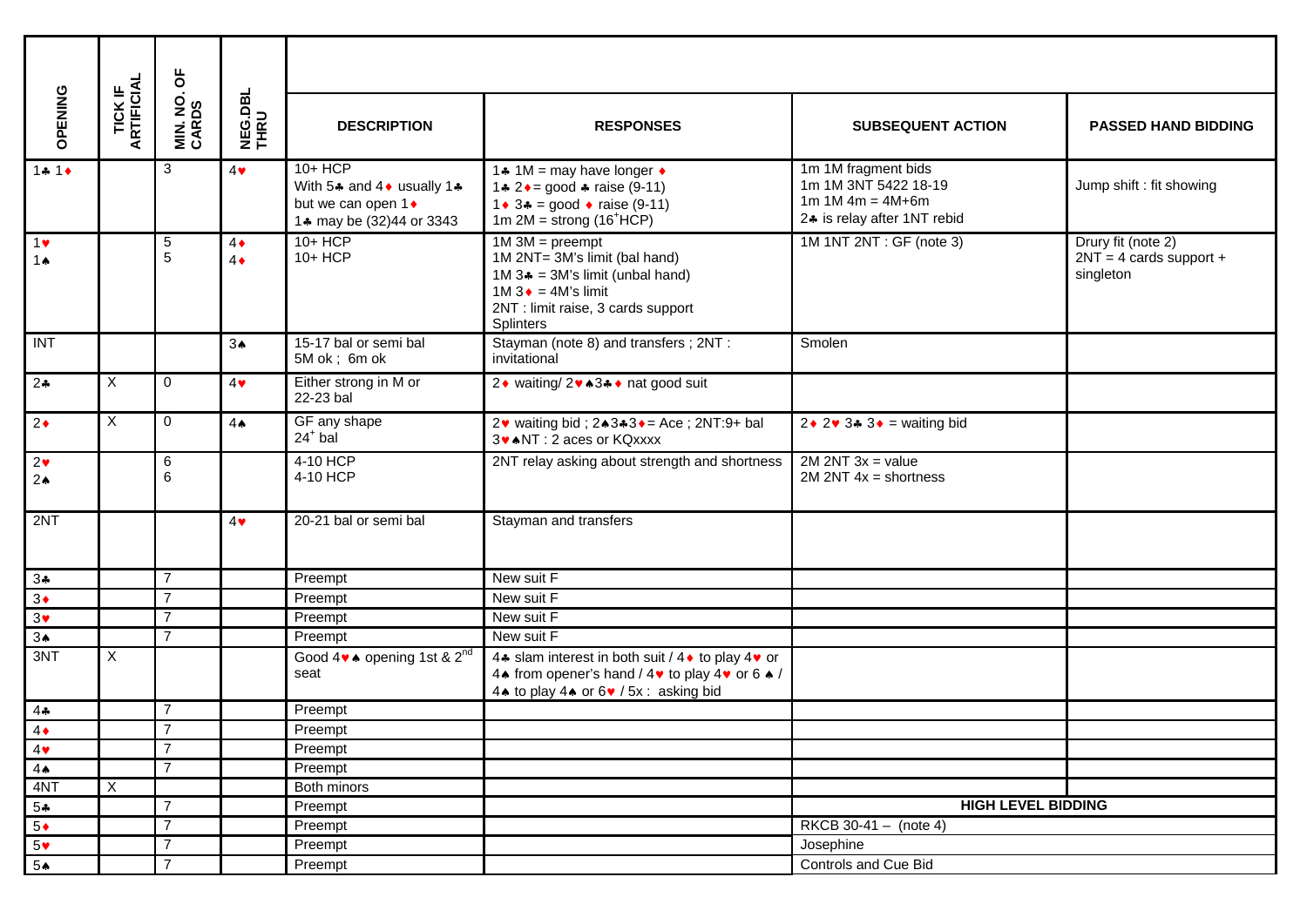# **SUPPLEMENTARY SHEETS**

# **NCBO : FRANCE PLAYERS : GAVIARD D – NEVE J**

| <b>Note 1 : 2 SUITERS</b> |  |
|---------------------------|--|
|---------------------------|--|

| $1 -$      | 24<br>2NT                         | $\Rightarrow$ 5 $\blacktriangledown$ +5 $\blacktriangle$<br>$\Rightarrow$ 5 $\leftrightarrow$ +5 $\bullet$                                                                   | $\mathsf{P}$<br>$1 -$                                                         | $\mathsf{P}$<br>$2 -$<br>2NT                                                                                                            | $\Rightarrow$ 5 $\blacktriangledown$ +5 $\blacktriangle$<br>$\Rightarrow$ 17-19                                                                                           |
|------------|-----------------------------------|------------------------------------------------------------------------------------------------------------------------------------------------------------------------------|-------------------------------------------------------------------------------|-----------------------------------------------------------------------------------------------------------------------------------------|---------------------------------------------------------------------------------------------------------------------------------------------------------------------------|
| 1M         | 2M<br>2NT<br>34                   | $\Rightarrow$ 54+5 oM<br>$\Rightarrow$ 54+5+<br>$\Rightarrow$ 5 $\bullet$ +5 oM                                                                                              | $\mathsf{P}$<br>1M                                                            | $\mathsf{P}$<br>2M<br>2NT<br>$3\clubsuit$                                                                                               | $\Rightarrow$ 5 oM +5m<br>$\Rightarrow$ 17-19<br>$\Rightarrow$ 12-14, 6 good cards                                                                                        |
| $1$ v      | ${\sf P}$                         | 1NT<br>2 <sub>v</sub><br>$\Rightarrow$ 54+54<br>34<br>$\Rightarrow$ 54+5+<br>$3\bullet$<br>$\Rightarrow$ asking for stopper                                                  | $\mathsf{P}$<br>$1 \spadesuit$                                                | 1NT<br>$2\spadesuit$<br>$3 -$<br>$3\spadesuit$                                                                                          | $\Rightarrow$ 5 $+$ 54<br>$\Rightarrow$ 54+5+<br>$\Rightarrow$ asking for stopper                                                                                         |
| 1          | $\mathsf{P}$                      | 2 <sub>v</sub><br>2NT<br>$\Rightarrow$ 54+5+<br>$3\blacktriangledown$<br>$\Rightarrow$ asking for stopper<br>4.4<br>$\Rightarrow$ 54+54<br>$4\bullet$<br>$\Rightarrow$ 54+5+ | P<br>$1 \spadesuit$                                                           | $2\spadesuit$<br>2NT<br>3 <sub>•</sub><br>$4$ ÷<br>$4\bullet$                                                                           | $\Rightarrow$ 5 $\leftrightarrow$ +5 $\clubsuit$<br>$\Rightarrow$ asking for stopper<br>$\Rightarrow$ 5 $+$ 54<br>$\Rightarrow$ 5 $\blacktriangledown$ +5 $\blacklozenge$ |
| $2\bullet$ | $3\bullet$<br>$4$ ÷<br>$4\bullet$ | $\Rightarrow$ asking for stopper<br>$\Rightarrow$ 54+54<br>$\Rightarrow$ 54+5+                                                                                               | $2\spadesuit$<br>$3*$<br>2 <sub>•</sub><br>4.4<br>$2\spadesuit$<br>$4\bullet$ | $\Rightarrow$ asking for stopper<br>$\Rightarrow$ 5 $\blacktriangledown$ +5*<br>$\Rightarrow$ 5 $\blacktriangledown$ +5 $\blacklozenge$ |                                                                                                                                                                           |
| 34         | 44<br>$4\bullet$                  | $\Rightarrow$ 5 $\leftrightarrow$ +5 $\bullet$<br>$\Rightarrow$ 5 $\blacktriangledown$ +5 $\blacktriangle$                                                                   | $\mathsf{P}$<br>34                                                            | $\mathsf{P}$<br>$4$ ÷<br>$4\bullet$                                                                                                     | $\Rightarrow$ 5 $\leftrightarrow$ +5 $\bullet$<br>$\Rightarrow$ 5 $\blacktriangledown$ +5 $\blacktriangle$                                                                |
| $3\bullet$ | $4\bullet$                        | $\Rightarrow$ 5 $\blacktriangledown$ +5 $\blacktriangle$                                                                                                                     | $3\bullet$<br>$\mathsf{P}$                                                    | ${\sf P}$<br>$4\bullet$                                                                                                                 | $\Rightarrow$ 5 $\blacktriangledown$ +5 $\blacktriangle$                                                                                                                  |
| 3NT        | $4$ +<br>$4\bullet$               | $\Rightarrow$ 5 $\leftrightarrow$ +5 $\bullet$<br>$\Rightarrow$ 5 $\blacktriangledown$ +5 $\blacktriangle$                                                                   | 3NT<br>$\mathsf{P}$                                                           | ${\sf P}$<br>$4$ ÷<br>$4\bullet$                                                                                                        | $\Rightarrow$ 5 $\leftrightarrow$ +5 $\bullet$<br>$\Rightarrow$ 5 $\blacktriangledown$ +5 $\blacktriangle$                                                                |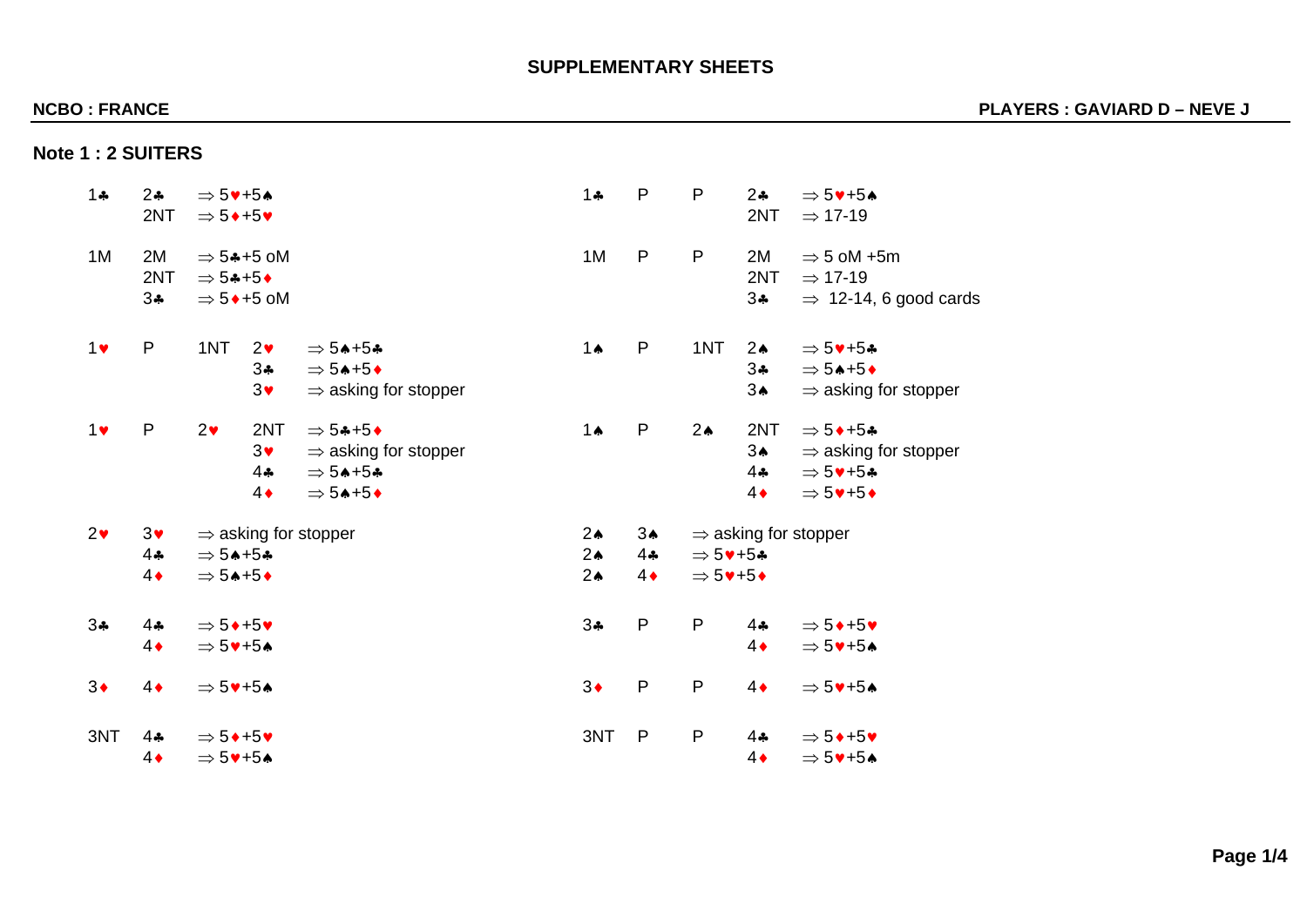## **SUPPLEMENTARY SHEETS**

## **Note 2 : DRURY**

| <b>1ve</b> | $2NT \Rightarrow 4$ cards support + a shortness $\rightarrow 3* \Rightarrow$ relay :                                                                                            | $3\blacklozenge$ ⇒ short $\blacklozenge$                            |
|------------|---------------------------------------------------------------------------------------------------------------------------------------------------------------------------------|---------------------------------------------------------------------|
|            |                                                                                                                                                                                 | $3\bullet \Rightarrow$ short oM<br>$3\clubsuit$ ⇒ short $\clubsuit$ |
|            | 1 $\bullet \bullet \quad 2 \bullet \Rightarrow$ promises 3 cards support<br>$2 \rightarrow \Rightarrow$ either weak hand or any hand 12-17<br>Any other bid shows slam interest |                                                                     |
|            |                                                                                                                                                                                 |                                                                     |

♥♠ 2♣

 $2NT \Rightarrow 6$  good  $\clubsuit$ , 9 - 10 HCP.

| $1$ v $2a$                                    | 1ѧ | $2$ *                                                                                   |
|-----------------------------------------------|----|-----------------------------------------------------------------------------------------|
| 2 $3 \cdot 3 \cdot 3 \cdot 7 \cdot 5 \cdot 6$ |    | $2\bullet \qquad 2\blacktriangledown \Rightarrow 3\blacktriangle + 5\blacktriangledown$ |
| $3 \bullet \Rightarrow 3 \bullet + 5 \bullet$ |    | $3\clubsuit \Rightarrow 3\blacktriangledown + 5\clubsuit$                               |
|                                               |    | $3 \bullet \Rightarrow 3 \bullet + 5 \bullet$                                           |

# **Note 3 : DEVELOPMENTS AFTER 1M-1NT-2NT (GF)**

| $1$ v | 1NT                                                                                                         | 1 Ѧ | 1NT                                                                                                         |
|-------|-------------------------------------------------------------------------------------------------------------|-----|-------------------------------------------------------------------------------------------------------------|
|       | 2NT $3 \clubsuit \Rightarrow$ asking for shortness                                                          |     | 2NT $3 \cdot \Rightarrow$ asking for shortness                                                              |
|       | $3\bullet$ ⇒ short in a minor. 3 $\bullet$ asking : 3 $\bullet$ = sing. $\clubsuit$ , 3NT = sing. $\bullet$ |     | $3\bullet$ ⇒ short in a minor. 3 $\bullet$ asking : 3 $\bullet$ = sing. $\clubsuit$ , 3NT = sing. $\bullet$ |
|       | $3\bullet$ $\Rightarrow$ short in $\bullet$ (15(43))                                                        |     | $3\bullet \Rightarrow 4$ cards in $\bullet$                                                                 |
|       | $3\bullet$ ⇒ 2533 no $\bullet$ stopper                                                                      |     | 3↑ $\Rightarrow$ short in $\bullet$                                                                         |
|       | $3NT \Rightarrow 2533 + \bullet$ stopper                                                                    |     | $3NT \Rightarrow 53(23)$                                                                                    |
| $1$ v | 1NT                                                                                                         | 1 Ѧ | 1NT                                                                                                         |
| 2NT   | 3 $\rightarrow$ either weak with 3 cards $\bullet$ , or both minors minimum                                 | 2NT | $3\bullet$ ⇒ transfer to $\bullet$                                                                          |
|       | $3\bullet \Rightarrow$ maximum with both minors (5+5+)                                                      |     | $3\bullet$ $\Rightarrow$ either weak hand with 3 $\bullet$ or both minors (5+5+)                            |
|       | 3★ $\Rightarrow$ transfer to $\clubsuit$                                                                    |     | 3★ $\Rightarrow$ transfer to $\clubsuit$                                                                    |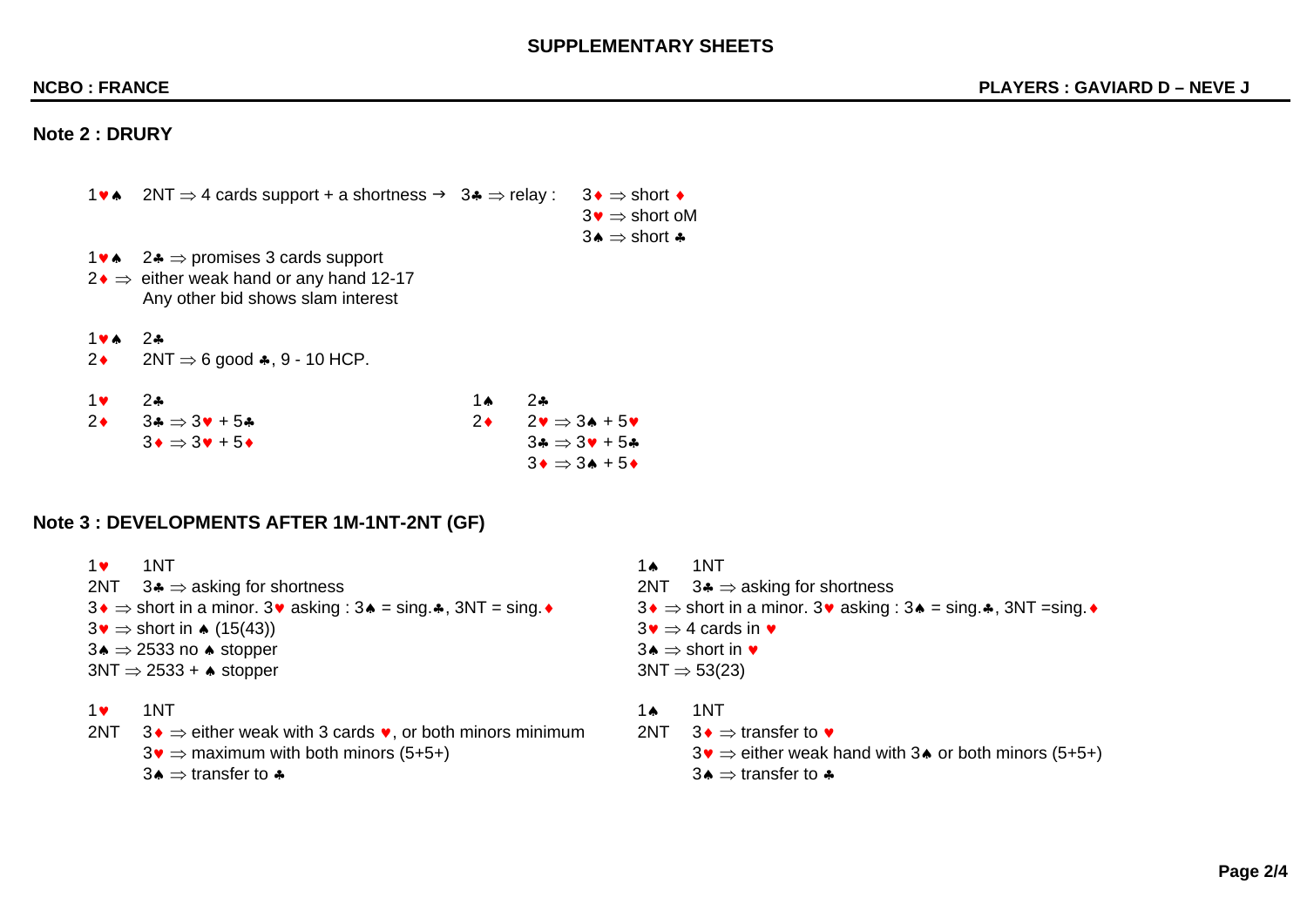## **Note 4 : IF OPPS INTERFERE OVER RCKB**

Pass  $\Rightarrow$  3-0 Dble (rdble)  $\Rightarrow$  4-1 First suit  $\Rightarrow$  2 no Q Second Suit  $\Rightarrow$  2 + Q

**Note 5 : DEVELOPMENTS AFTER 1**♥**-1**♠**-2NT**

1♥ 1♠ 2NT  $3.4 \Rightarrow 5 + .4 + 4.4$  $3\bullet$   $\Rightarrow$  5+ $\bullet$  + 4 $\bullet$  $3\bullet$   $\Rightarrow$  3<sup>+</sup> cards, weak hand  $3\spadesuit$  ⇒  $5^*$  cards GF

### **Note 6 : DEVELOPMENTS AFTER 1**♦**-2**♣**-2NT**

1♦ 2♣ 2NT  $3 \clubsuit \Rightarrow$  transfer to 3 $\bullet$  (4 cards support), then  $3 \triangledown = 1345 / 3 \spadesuit = 3145 / 3N$ T = 2245 slam try  $3\bullet$  ⇒ 4 cards in  $\bullet$  $3\bullet$   $\Rightarrow$  4 cards in  $\bullet$ 3 $\bullet$  ⇒ one suiter in  $\bullet$  slam interest

1♦ 2♣ 2NT 3♣  $3NT \Rightarrow 4432$  with  $3\cdot$ 's 12-14 4NT  $\Rightarrow$  4432 with 3 $\bullet$ 's 18-19

## **Note 7 : DEVELOPMENTS AFTER 1**♦**-2**♣**-3NT (4441 - 15-17HCP)**

1♦ 2♣  $3NT \quad 4 \clubsuit \Rightarrow RCKB \; \bullet$  $4\bullet$  ⇒ transfer to 4 $\bullet$  $4\bullet$   $\Rightarrow$  transfer to 4 $\bullet$ 4♠ ⇒ strong ♣ one suiter. Opener can bid 4NT discouraging, otherwise he answers to RCKB ♣  $4NT \Rightarrow$  invitational